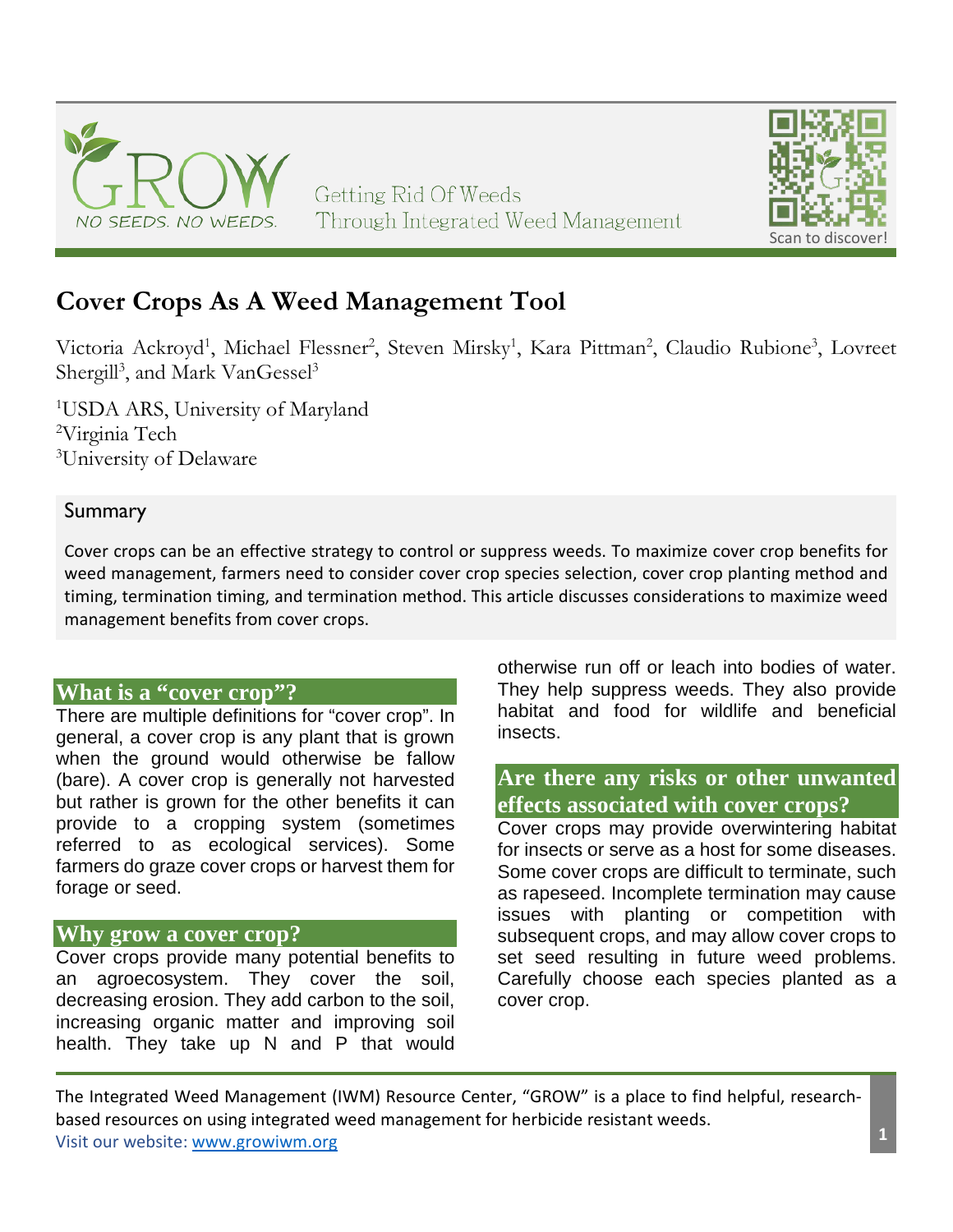

## **IMPORTANT CONCEPTS FOR MANAGING THIS TOOL**

### *A. What impacts do cover crops have on weeds?*

#### **How do cover crops contribute to weed management?**

Cover crops contribute to weed management at multiple points in their life cycle. Preparing the field for cover crop planting, such as with a burndown herbicide or tillage, kills weeds. When cover crops are actively growing, they compete with weeds for space, light, nutrients, and water, depriving weeds of needed resources. Cover crops alter the environmental conditions at the soil surface, which can prevent or delay germination of some weed species. Certain cover crop species release compounds that inhibit weed seed germination or kill weed seedlings (allelopathy). These compounds persist for one to two weeks after termination. The same methods that terminate a cover crop, such as herbicide application or tillage, will also kill weeds. Finally, the cover crop mulch smothers weeds by creating a physical barrier and blocking light.

#### **How do cover crops assist in herbicide resistance management?**

Cover crop use, in combination with other weed control methods, adds diversity to a weed management program. The more diverse a weed management program is, the less reliant it is on one or a few herbicides, and the less likely herbicide resistance is to develop or spread.

### **Why is it said that cover crops "suppress" weeds rather than "control" weeds?**

Control refers to methods that kill weeds, such as herbicides or tillage. Cover crops, however, compete with weeds for resources needed for growth (light, water, nutrients) and weed growth

is reduced. The reduced weed growth in turn prevents weeds from decreasing cash crop growth and yield. This is why we say cover crops "suppress", rather than "control" weeds. Cover crops can alter the soil environment and reduce weed germination and emergence. As a result, there are fewer weeds as well.

### **What indicates that a cover crop is contributing to weed suppression?**

Relative to fallow or no cover crop, delays in weed emergence, fewer weeds emerge, and reduced weed size all indicate that cover crops are contributing to weed suppression. Delayed weed emergence, reduced weed numbers, and smaller weeds result in fewer seeds and subsequently fewer weeds in the future. Practically speaking, researchers most often use change in weed density or biomass production to quantify cover crop impact on weeds.

### **What weeds are good targets for suppression by cover crops?**

Winter annual weeds, including horseweed/marestail, are good candidates. In addition, small-seeded summer annual weeds such as pigweeds are good targets. Perennial weeds such as Johnsongrass or pokeweed are typically not suppressed by fall-planted cover crops.

### **Can perennial weeds ever be suppressed with cover crops?**

Cover crops, in conjunction with other weed control tactics such as mowing, can be used to address perennial weed infestations. This tactic is more common in organic systems, which do not have herbicide options, because it often means taking a field out of cash crop production for a season to plant and manage the cover crop to suppress the problem weeds. For example, Canada thistle may be managed by planting a summer annual cover crop like Sudangrass, then mowing it (and the weeds in it) several times over the summer.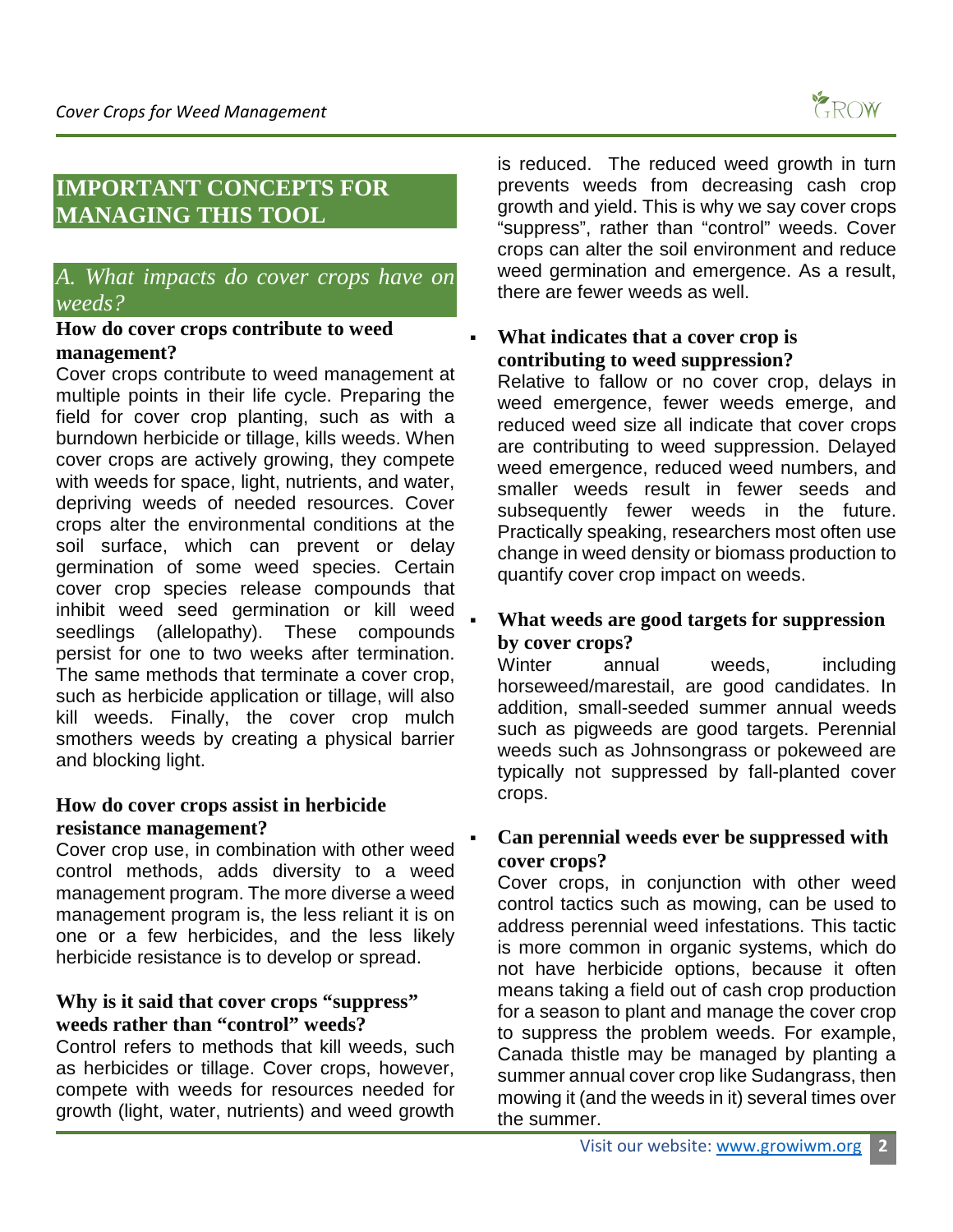

# *B. What should we do to establish a good cover crop for weed management?*

It is crucial to have a good cover crop . establishment when weed management is the main goal. A good, well-established cover crop stand promotes biomass production, which is the key to weed management. Drilling is the most effective method to seed cover crops and achieve a maximum cover crop emergence. However, there is limited time in some cropping rotations after cash crop harvest but before the start of cold weather to plant a cover crop and get it established. Corn and soybean growers often struggle to get a cover crop planted or find themselves limited to only cold tolerant species. However, interseeding (either with a specialized drill, an air seeder, or seeded with airplanes) can expand the cover crop planting window by allowing a grower to plant before cash crop harvest. Interseeder drills are typically used after the crop is well established until the crop reaches canopy closure; while air seeding can occur much later (up to harvest). In both cases, the cover crop sprouts and then grows very little until after cash crop harvest, when the amount of light reaching the cover crop increases. Some cover crops are more shade tolerant than others and thus are a better choice for interseeding.

### *C. For weed management, are all cover crops created equal?*

### **How do we select the best cover crop for weed suppression?**

The best cover crop species for weed suppression are those that establish easily, grow quickly, rapidly shade the ground, produce large amounts of biomass, and have lasting residue that acts as a mulch after the cover crop has been terminated. In general, grass cover crop species suppress weeds better than legumes. Cereal rye, winter wheat, and oats are some of the best grass cover crops for weed suppression. Farmers wanting to both fix nitrogen and suppress weeds with their cover crop should consider a grass plus legume mixture. Hairy vetch or crimson clover are good choices for legumes to provide weed suppression in the spring. However, most legumes are not effective for many winter annuals weeds because they do not produce high amounts of biomass until spring. Therefore, they are often paired with a winter cereal or forage radish to provide winter annual weed suppression. Forage (or oilseed) radish can provide good weed suppression of winter annual weeds when planted in the fall. These radishes are often included in mixtures because of the vigorous growth and ability to suppress weeds.



An interseeder working in corn at V5 stage.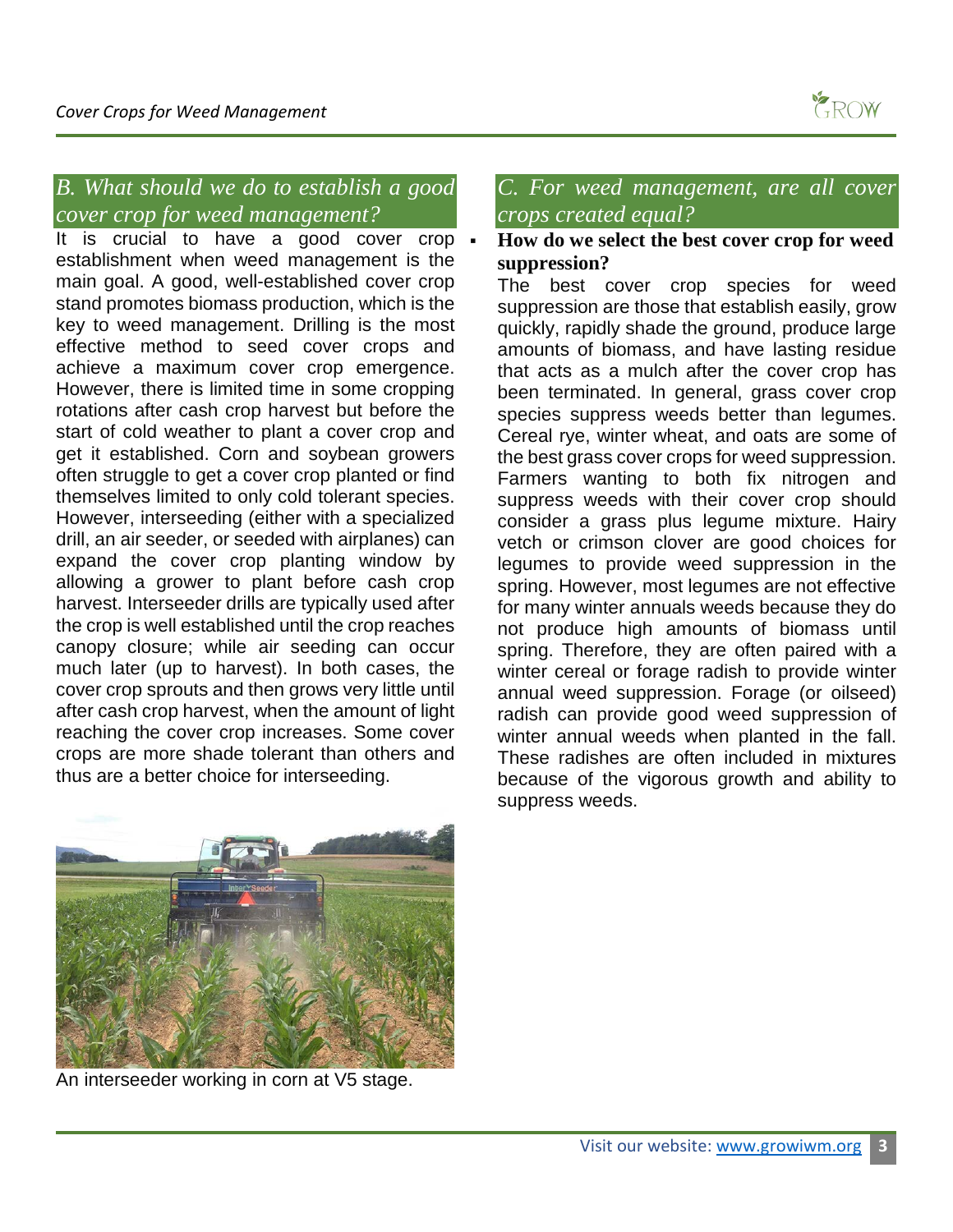



Hairy vetch cover crop in PA. Picture: Sjöerd Duiker, Penn State University

### **Does weed suppression by cover crops vary by region?**

Yes. Latitude affects the development of different cover crop species. Altitude can also contribute to growth differences, even at the same latitude, because temperature patterns are different at different altitudes. When seeded in the southern US, cereal rye can be influenced by the higher average annual temperatures, affecting biomass production and consequently, weed suppression. In contrast, northern latitudes usually favor large biomass accumulation that contributes to weed suppression.

Differences in soil quality and structure across regions also contributes to differences in cover crop development.

**Are cover crop mixtures better than monocultures?**

Cover crop mixtures can provide more benefits than monocultures, but they can also be more difficult to manage. For example cereal rye plus hairy vetch mixture can provide both excellent weed suppression for winter and summer annual weeds as well as add N to the system (because vetch fixes N). However, when terminating a cereal rye plus hairy vetch mixture you have to account for both species when deciding when and how to terminate it. If you want to roller-crimp the rye plus vetch mixture, you need to do so at vetch flowering, which is later than normal for cereal rye.



Cover crop mixtures need to be well balanced to prevent one species from outcompeting the others and failing to produce the expected benefits. Picture: Claudio Rubione

### *D. Does cover crop biomass matter for weed suppression?*

 **How much cover crop biomass is needed to suppress weeds?**

Weed suppression from cover crops increases as biomass increases. Research conducted across the mid-Atlantic US shows that significant weed suppression from cereal rye was consistent at mulch biomass of 7000 lb/acre or higher when no other weed control tactic was used. However, this finding is not consistent across other climates and soils. Preliminary data from a USDA-ARS Area-Wide weed project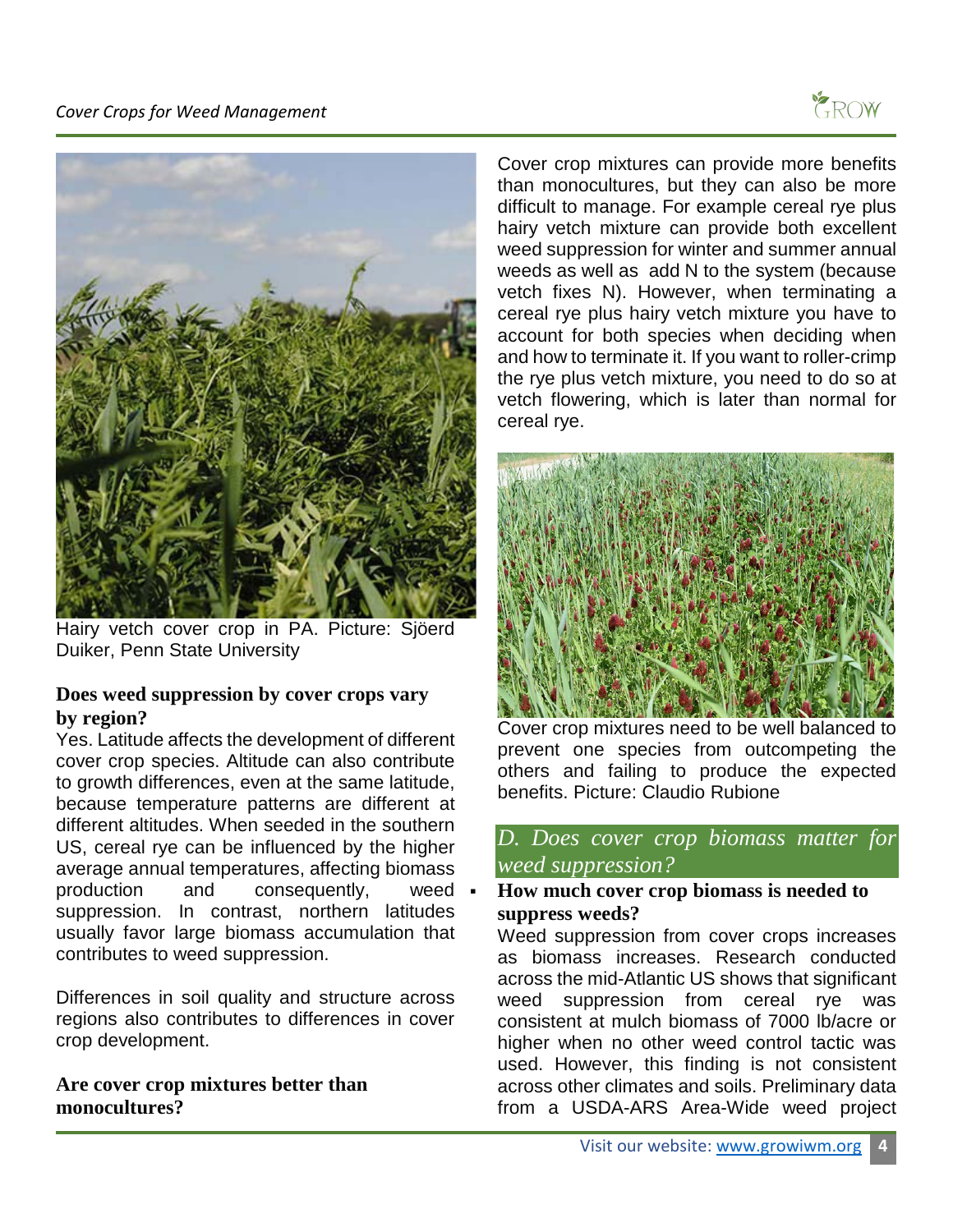

shows that significantly less biomass (up to 2500 lb/acre) is providing weed suppression in the North-Central region. Weed suppression is being evaluated in studies across a range of environments to answer this question.

#### **How does cover crop management affect weed suppression?**

Cover crop biomass is the key factor driving weed suppression. Early planting produces more biomass and delivers better weed suppression than late-planted cover crops. In a 2011 study in Pennsylvania, a cereal rye cover crop planted on August 25 produced almost 2500 lbs/acre more biomass on average than cereal rye planted on October 15. Termination timing is perhaps even more crucial for weed suppression. Cereal rye terminated at the tillering stage has much lower biomass and consequently less weed suppression than terminating at heading. Delaying cover crop termination until close to cash crop planting gives the cover crop additional time to accumulate biomass, key to suppressing weeds through competition and then as a mulch.

#### **If, for any reason, seeding were delayed, would an increase in seed density compensate for the potential loss of biomass due to late planting?**

The answer to this question depends on both the latitude of the farm and the cover crop species in question. Cover crop biomass is determined by planting and termination dates as well as seeding rate. Early termination of a cover crop in the spring reduces the risk of the cover crop interfering with the planting of the following cash crop but also decreases the amount of biomass a cover crop can produce and thus decreases spring/summer weed suppression potential. Seeding rate by planting date research is ongoing in many regions of the US.

### *E. How do I terminate my cover crop for weed suppression?*

#### **How should I terminate my cover crop?**

The choice of cover crop termination method depends on cover crop and cash crop, available equipment, and goals. Cover crop termination methods fall into three general categories: winterkill, chemical, or mechanical methods.

See GROW Bulletin 02 "Considerations for Terminating Cover Crops for Weed Management" for more information.



Roller-crimper. Picture: Bill Mason, MD farmer.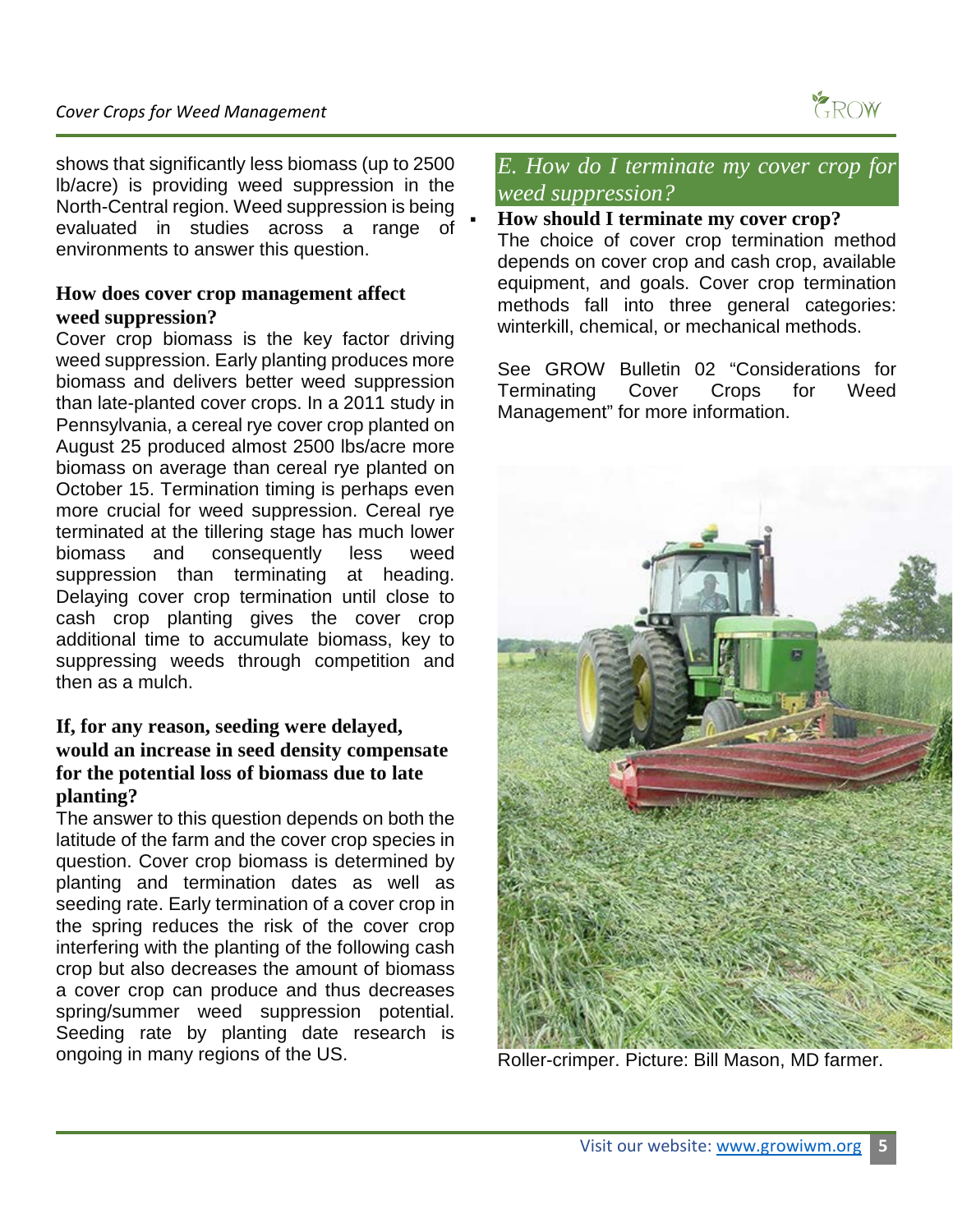### **What is "planting green"? Is it better for weed management?**

"Planting green" is a term used to describe the practice of planting a cash crop into a living cover crop. The cover crop is then terminated after planting, usually not more than one week after cash crop planting. Termination methods are limited when planting green, as the method chosen cannot interfere with the recently planted cash crop.

In terms of weed management following the cover crop, planting green can allow cover crops to gain more biomass and increase weed suppression. That extra biomass often provides additional benefits such as the opportunity to plant sooner in a wet spring and a thicker mulch layer that can better conserve soil moisture later in the season. In addition, delaying termination date will delay decomposition of the cover crop mulch, prolonging weed suppression.

### *F. How do I prevent cover crops from becoming future weeds?*

### **What do you mean, "Cover crops can become weeds"?**

Although cover crops can provide many benefits to a cropping system as mentioned above, they can also act like weeds. Remember that a weed is any plant growing where it is not wanted. Cover crops seeded before the cash crop is well established can result in plant competition for resources and potentially reduce cash crop yields.

Cover crops can become weeds when hard seed lingers in the soil after planting and sprouts while a cash crop is growing. Hairy vetch is well known for its hard-seed characteristics. Cover crops can become weeds if they are allowed to go to seed. Buckwheat, oats, rye, and radishes are known to volunteer in the following cash crop. Cover crops can also become weeds if they are not

successfully terminated (killed) prior to cash crop planting. Annual ryegrass, hairy vetch, and some mustards/radishes can be difficult to terminate in the spring.

Keep in mind that herbicide resistance has been documented in some cover crops, notably annual ryegrass. When relying on herbicides to terminate a cover crop, be prepared to use a second termination method (or herbicide) if the first fails. Likewise, mechanical termination using a roller-crimper must be done at the correct cover crop life cycle stage, or the cover crop may not be fully killed.

#### **What cover crop species are least likely to become weeds?**

Cover crop species least likely to become weeds are those that do not have a hard seed, are winterkilled, or are easily terminated in the spring before they can set seed. Examples include fallplanted oats and phacelia.

#### **What species are most likely to become weeds?**

The cover crop species most likely to become weeds are those that have hard seed (hairy vetch), that grow and set seed quickly (such as buckwheat), and those that are difficult to control (such as rapeseed). Hard-seeded cover crops may not germinate within the cover crop growing season. Rather they may germinate in subsequent cash crops and become weeds. Cover crops that are difficult to control may survive termination potentially leading to interference with planting the cash crop, competition with the cash crop, and produce seed resulting in future weed problems. Note that difficulty in control is often dependent on the control options in the rotational crop. For instance, volunteer cereal rye is relatively easy to control in corn or soybeans, but very difficult to control in winter wheat.

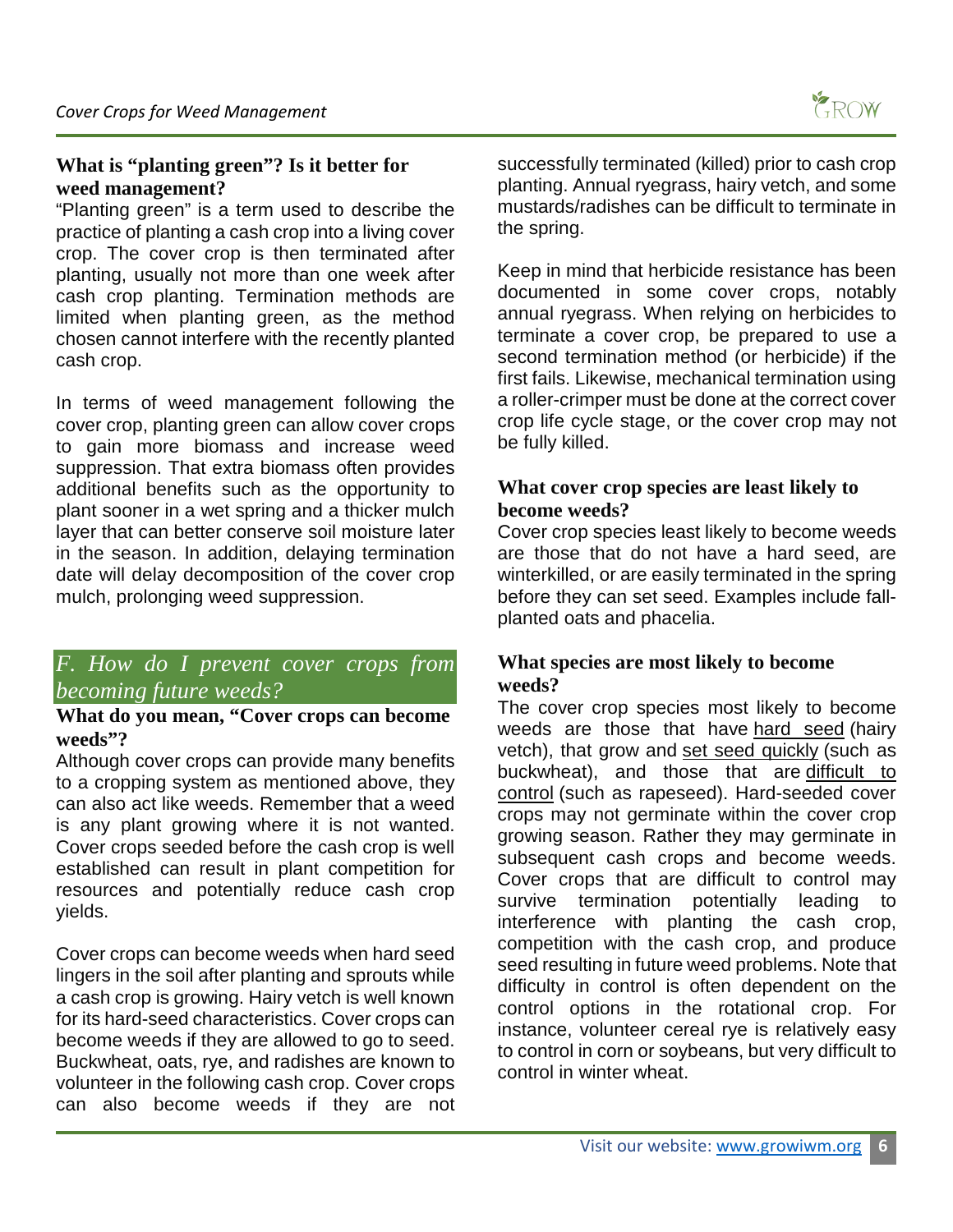#### **What are the best methods to prevent cover crops from becoming weeds?**

Use the appropriate method and timing to terminate cover crops in the spring. For example, while glyphosate alone can terminate most grass cover crops (such as cereal rye), many legume cover crops require a tank mixture such as glyphosate plus 2,4-D or dicamba.

Be prepared to make a second pass or use a second method if the initial attempt at terminating a cover crop is not successful, or be prepared to control the cover crop (now weed) in the cash crop.

Choose cover crops that fit your cropping system. Farmers who grow small grains may choose a legume like crimson clover rather than hairy vetch because hairy vetch is difficult to control in small grains, while crimson clover is easier to control and poses less risk of contaminating the harvested small grains. If delayed cash crop planting is a concern, do not plan to terminate the cover crop with a rollercrimper. This method requires the cover crop to reach the reproductive stage and in turn, it can prevent timely cash crop planting.

Cover crops that are a concern in rotational crops should be managed to avoid seed set. For example, buckwheat should be terminated soon after bloom, which can occur within six weeks of planting the buckwheat. Avoid planting radish too early in the fall (in warm climates) that it has time to set seed before it will winter kill.

### *G. Do cover crops make economic sense as a weed management tool?*

There are costs associated with cover crops such as seed, planting and termination. However, growers who adopt cover crops longterm or are facing challenges such as soil compaction or herbicide-resistant weeds can see the value of the cover crops overcome those

costs. Weed suppression benefits of using cover crops can include a reduced number of herbicide passes and decreased weed seed contamination of the harvested grain.



This **[article](https://integratedweedmanagement.org/wp-content/uploads/2019/10/Overview-of-SARE-Technical-Bulletin-on-Cover-Crop-Economics.pdf?x50900)** ("Cover Crops Earn their Keep Combating Herbicide-Resistant Weeds"), based on a SARE Technical Bulletin, will explain how much a cover crop can pay and how to get the most of your cover crop.

### *H. Are cover crops compatible with other IWM tactics?*

Cover crops are well adapted for fitting into a IWM approach for many agronomic crops.

Cover crops work well with most crop rotations. While no one cover crop species is suited for all environments, in most situations there is a compatible specie(s) with both the crop rotations and environment. Late-harvested crops may have a limited number of adapted species compared to early-harvested crops, but alternative seeding methods (such as aerial seeding) may provide more cover crop options.

Cover crops residues are compatible with most herbicides used for preemergence or postemergence weed control. There has been concern about cover crop residues interfering

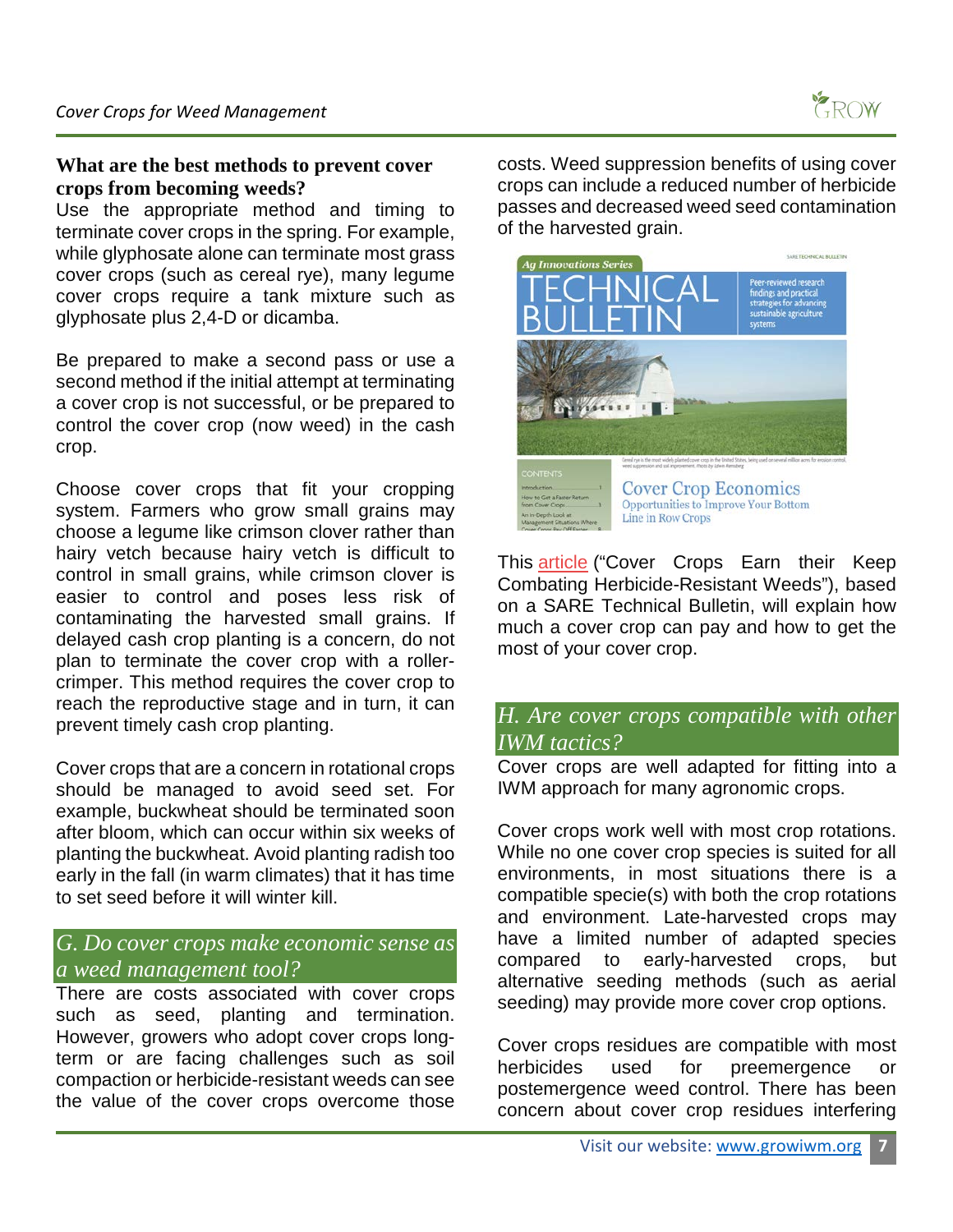with residual herbicides reaching the soil surface. However, it seems that high levels of cover crop residues generally prevent weed seedling emergence to compensate for any herbicide that is "tied up" by the residues. Cover crop residues often slow weed growth providing a wider application window for postemergence treatments.

Conventional cultivators will not work with most cover crop residues. However, high-residue cultivators are able to handle substantial amounts of cover crop residue. These cultivators have a single wide sweep that undercuts weeds and leaves the residue on the soil surface. The sweep is designed to operate one to two inches below the soil surface, slicing weeds just below the soil surface. So these types of cultivators are typically used later than most S-tine units that are designed to uproot and dislodge small weed seedlings.

Cover crop residues can provide habitat for rodents and invertebrates that often feed on weed seeds deposited on the soil surface.

Farmers interested in strategic tillage to address weed problems may be able to incorporate cover crops to reduce the impact on soil health. In some regions, fall tillage could be used immediately after harvest and have enough time to get a cover crop established. The cover crop can reduce wind and soil erosion and start to develop soil structure lost due to tillage.

Cover crops are compatible with other tactics and strategies such as harvest time weed seed control, scouting, and prevention. Additional research is needed to understand weed emergence under different cover cropping practices to determine the best time to implement many of these compatible practices with cover crops.

Cover crops are not compatible with the use of flame weeding. However, they are compatible with most integrated weed management strategies. Therefore, while cover crops may not be a "stand-alone" tactic for weed management they fit very well as part of an integrated approach.